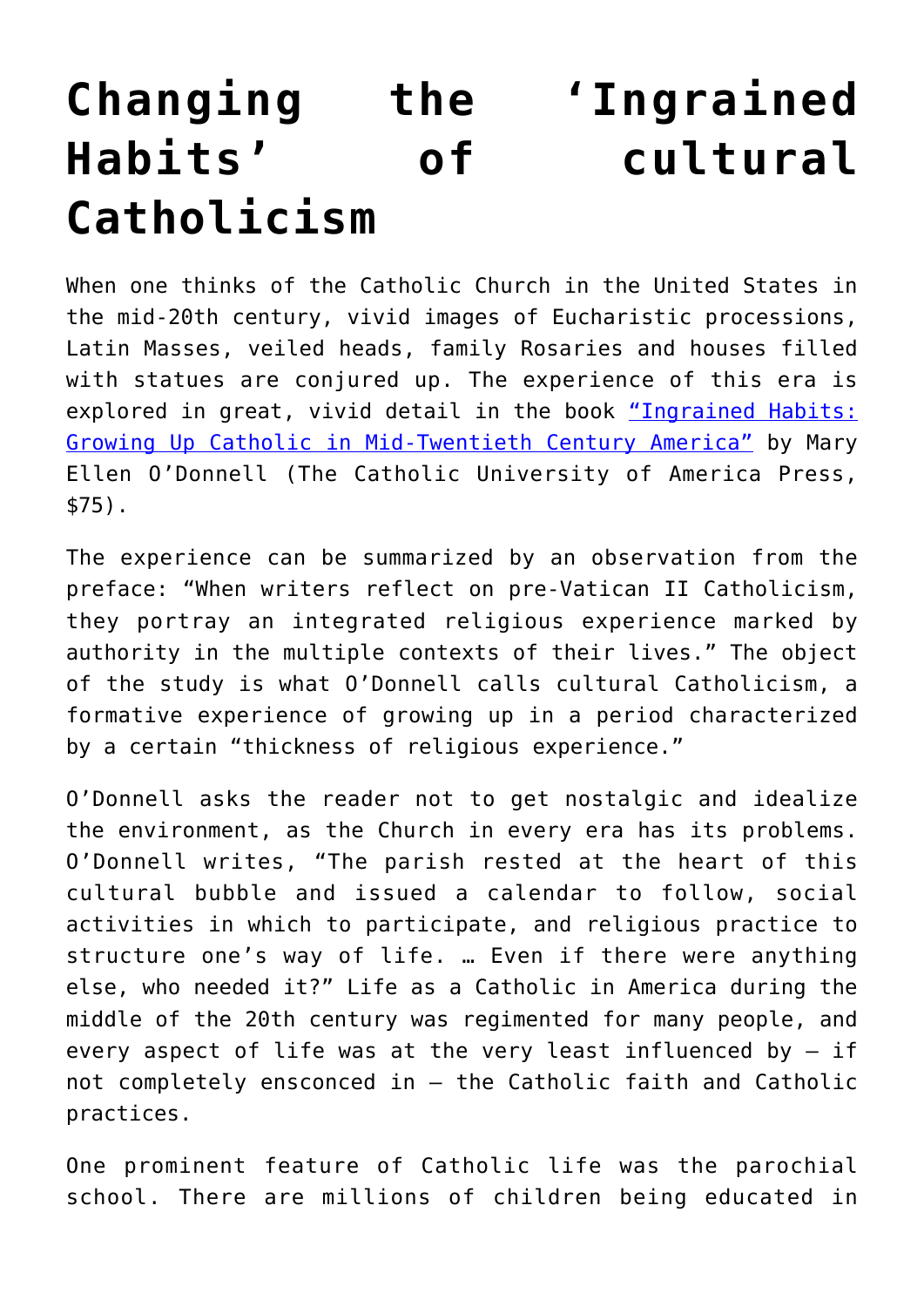Catholic schools today, but several decades ago there was an explosion in the Catholic school population. According to O'Donnell, between 1945 and 1962, Catholic school enrollment increased by 129 percent, while the general public school population rose by only 69 percent. Neighborhoods were constructed around a parish and parochial school.

Because of rising tuition costs and school closures, it is much harder to send kids to Catholic school today. But 60 years ago, in many places it was simply another part of that "cultural Catholicism." Even more so, however, the home "was where religion and religious identity would have been first introduced and integrated into the ordinary routine. This would have included not only creed and ritual but also a perceived inherited identity and its ramifications for involvement in the American experience."

One of the reasons that Catholics tended to live so insularly, within their own neighborhoods and their parish communities, was the virulent anti-Catholic sentiment throughout the country. In many places, there was a strong anti-immigrant movement, and since so many immigrants — from Ireland, Italy, Poland and southern Germany, among others — were Catholic, the Church became seen by many as a "foreign influence," as if the pope was amassing an army on American soil (the Knights of Columbus were especially suspected of being papal agents).

In 1928, the Catholic governor of New York, Al Smith, was the Democratic nominee for president. This was a major sign of changing attitudes toward Catholics. The eventual nomination and election of John F. Kennedy in 1960 is often seen as a turning point in the public acceptance of Catholics.

This is what O'Donnell's book does so well: examines, from the personal experiences of Catholics, how being Catholic in America changed. Primarily through the lens of mid-20th century Catholics, O'Donnell explores in fine detail what life was like, how this differed from what came before and what has